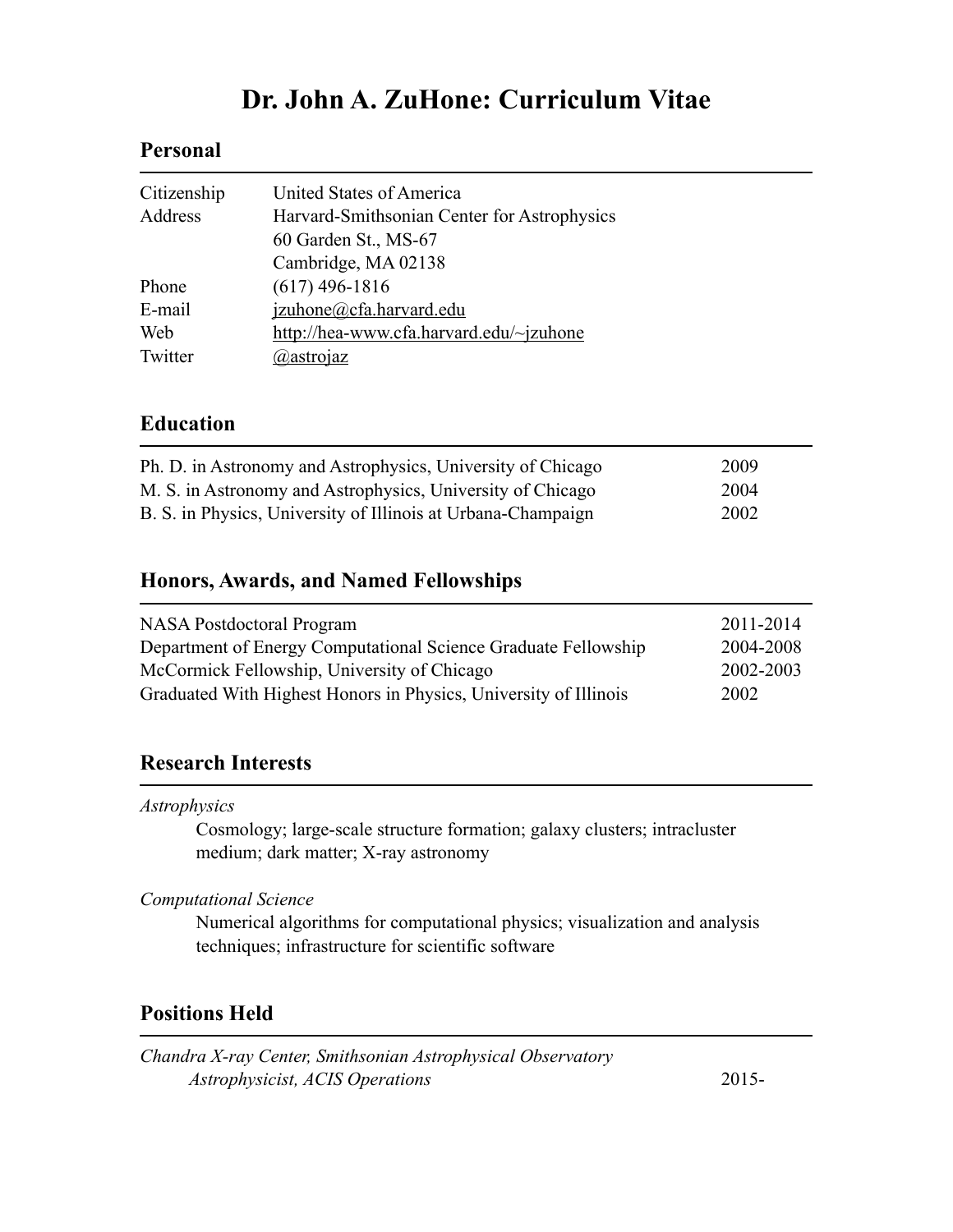| Kavli Institute for Astrophysics, Massachusetts Institute of Technology<br>Postdoctoral Research Associate  | 2014-2015 |
|-------------------------------------------------------------------------------------------------------------|-----------|
| Astrophysics Science Division, NASA/Goddard Space Flight Center<br>Postdoctoral Research Associate          | 2011-2014 |
| High-Energy Astrophysics Division, Smithsonian Astrophysical Observatory<br>Postdoctoral Research Associate | 2009-2011 |

# **Teaching Experience**

| NASA/Goddard Space Flight Center, Volunteer Instructor<br><b>Python Boot Camp</b> | 2014 |
|-----------------------------------------------------------------------------------|------|
| Trinity International University, Instructor                                      |      |
| Physics 350, "Topics in Physical Science: Astronomy"                              | 2007 |
| University of Chicago, Graduate Teaching Assistant                                |      |
| PHSC 12000, "The Origin of the Universe and How We Know"                          | 2003 |
| PHSC 11900, "Stellar Astronomy and Astrophysics"                                  | 2003 |
| University of Illinois at Urbana-Champaign, Undergraduate Teaching Assistant      |      |
| PHYS 102, "College Physics: E&M & Modern"                                         | 2002 |
| PHYS 111, "University Physics: Mechanics"                                         | 2002 |
| PHYS 101, "College Physics: Mech & Heat"                                          | 2001 |
| PHYS 111, "University Physics: Mechanics"                                         | 2001 |

# **Professional Service**

| Astrophysics Theory Proposal (NASA)              |
|--------------------------------------------------|
| <i>Chandra X-ray Observatory (NASA)</i>          |
| Astronomy and Astrophysics Research Grants (NSF) |
| <i>Collaborations</i>                            |
| <i>Astro-H</i> Science Working Group             |
| yt Project                                       |
| <i>X-ray Surveyor Science Working Group</i>      |

*The Astrophysical Journal Monthly Notices of the Royal Astronomical Society Proceedings of the Astronomical Society of Japan*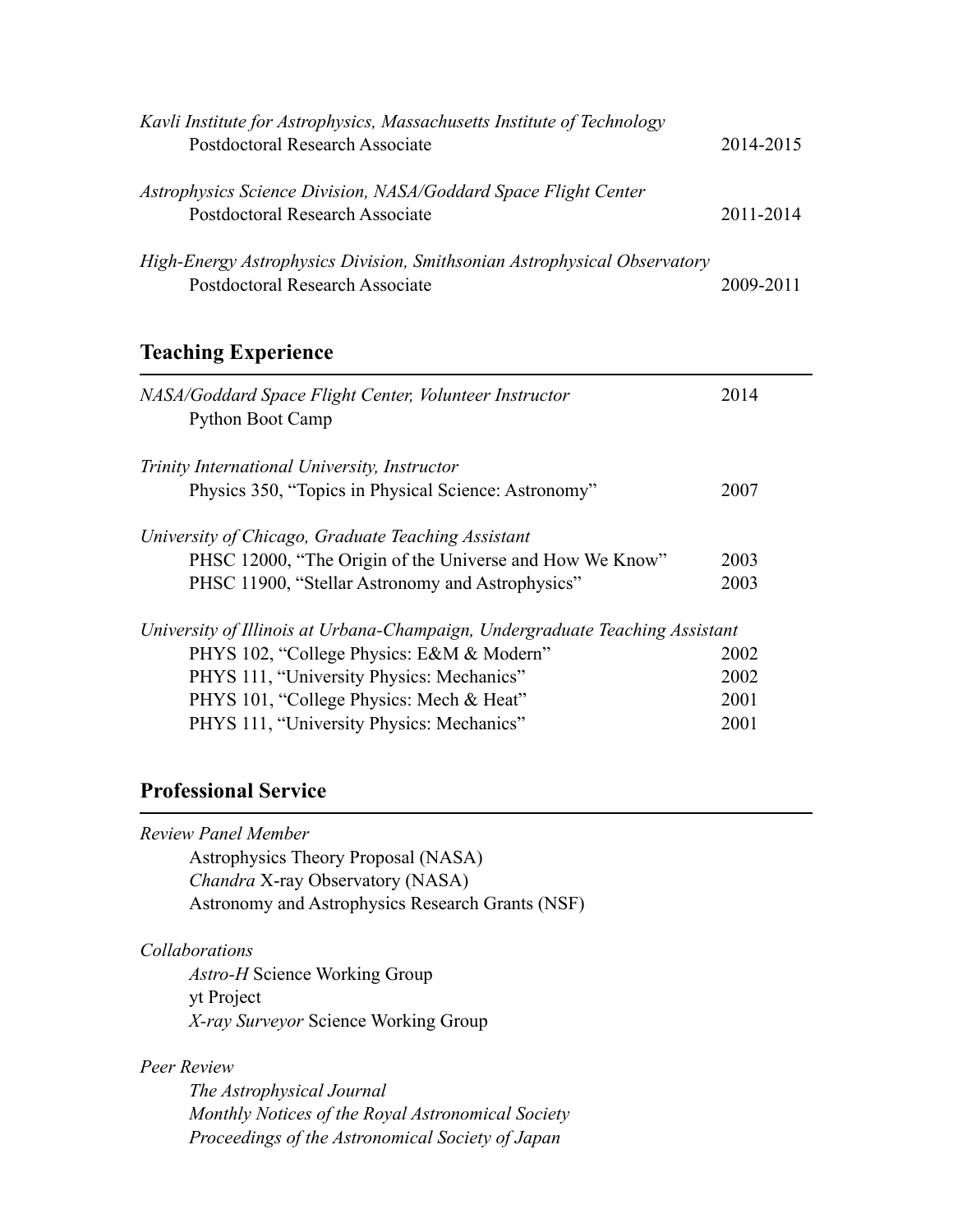### **Contributions to Scientific Software**

*FLASH ([http://flash.uchicago.edu\)](http://flash.uchicago.edu)*, co-developer

 A multiphysics grid-based simulation code for astrophysics. Assisting in development of the particle, cosmology, multigrid gravity, and magnetohydrodynamic modules for FLASH3 and FLASH4

*yt (<http://yt-project.org>)*, co-developer

 A visualization and analysis software suite for astrophysical simulation data. Assisted in development of FLASH, Athena, and FITS data interfaces; improved capabilities for working with in-memory datasets; developed analysis modules for synthetic observations

- *YT [\(http://www.jzuhone.com/yt\\_julia\)](http://www.jzuhone.com/yt_julia)*, main developer A Julia [\(http://julialang.org\)](http://julialang.org) wrapper for yt. Used for exposing astrophysical simulation simulation data from a variety of different codes in the Julia technical programming language.
- *pywwt (<http://www.jzuhone.com/pywwt>)*, main developer A Python interface to the Microsoft World Wide Telescope (WWT) Windows client. Used for controlling WWT from Python.
- *pyXSIM (<http://hea-www.cfa.harvard.edu/~jzuhone/pyxsim>)*, main developer A Python package for simulating X-ray observations from 3D astrophysics simulations.

# **Computing Proficiency and Experience**

*Programmming Languages*  proficient in: C, Fortran 77/90, Python conversant in: IDL, Julia, C++

*Simulation Codes* 

 FLASH [\(http://flash.uchicago.edu](http://flash.uchicago.edu)) Athena [\(http://www.astro.princeton.edu/~jstone/athena.html](http://www.astro.princeton.edu/~jstone/athena.html)) Enzo [\(http://enzo-project.org\)](http://enzo-project.org)

*Software and Libraries* 

Python scientific software: NumPy, SciPy, AstroPy, yt, h5py, IPython MPI (parallel computing library,<http://www.mcs.anl.gov/research/projects/mpi/>) HDF5 (hierarchical data format, [http://www.hdfgroup.org\)](http://www.hdfgroup.org) CIAO (Analysis tools for *Chandra* data, <http://cxc.cfa.harvard.edu/ciao/>) XSPEC (X-ray spectral fitting tool, [https://heasarc.gsfc.nasa.gov/xanadu/xspec/\)](https://heasarc.gsfc.nasa.gov/xanadu/xspec/) MARX (*Chandra* ray-trace simulator, [http://space.mit.edu/CXC/marx/\)](http://space.mit.edu/CXC/marx/) Version Control Systems: Subversion, Mercurial, Git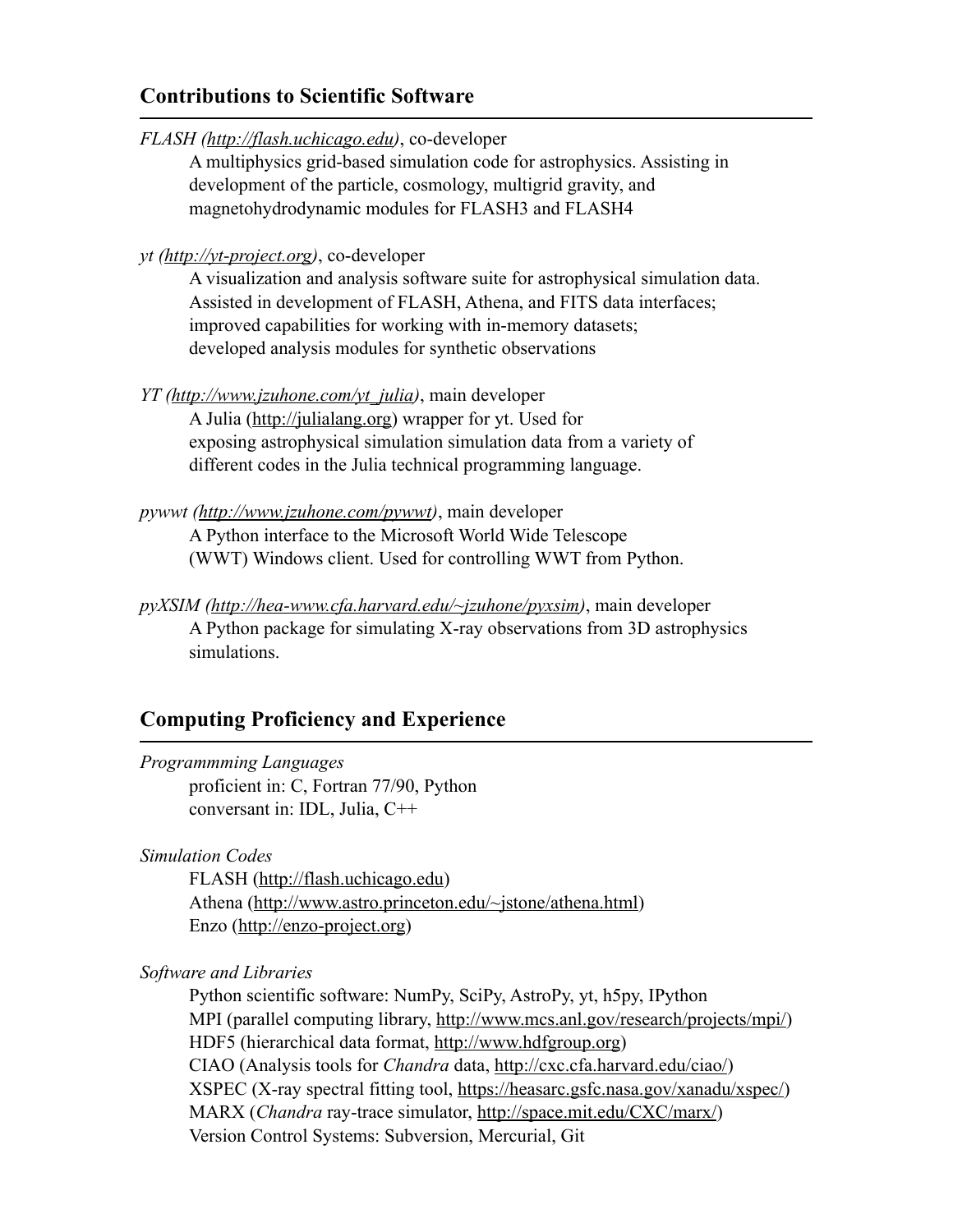### *High-Performance Computing Platforms*

 "Intrepid" BlueGene/P: Argonne National Laboratory / DOE "Jaguar" Cray XT5: Oak Ridge National Laboratory / DOE "Ranger" Sun Constellation: Texas Advanced Computing Center / XSEDE "Pleiades" SGI ICE X: Ames Research Center / NASA "Kraken" Cray XT5, National Institute for Computational Science / XSEDE

# **Recent Invited Colloquia and Conference Participation**

- "yt: A Python-based Framework for Visualization and Analysis of Physical Simulations" Invited Talk, Prospects in Theoretical Physics Summer School, July 2016, Princeton, NJ
- "Galaxy Cluster Gas Motions with X-ray Surveyor: Probing the Small Scales." Talk, X-ray Vision Workshop, October 2015, Washington, DC
- "Simulating Astro-H Observations of Galaxy Cluster Gas Motions: What We Can Expect and Implications for Future Missions." Talk, The Universe in High-resolution X-ray Spectra Workshop, August 2015, Cambridge, MA
- "Galaxy Cluster Gas Motions and *Astro-H*: Predictions and Challenges from Simulations." Invited Talk, Snowcluster 2015 Meeting, March 2015, Snowbird, UT
- "Chandra, Cold Fronts, and ICM Physics: The Importance of Magnetic Fields." Talk, 15 Years of Chandra Science Workshop, November 2014, Boston, MA
- "The Physics of Gas Sloshing in Galaxy Clusters." Astrophysics Science Division Colloquium, NASA/Goddard Space Flight Center, August 2014, Greenbelt, MD
- "Simulating X-ray Observations with Python", Talk, Scientific Computing in Python 2014, July 2014, Austin, TX
- "The Physics of Gas Sloshing in Galaxy Clusters." Theory Seminar, The Ohio State University, April 2014, Columbus, OH
- "The Physics of Gas Sloshing in Galaxy Clusters." Colloquium, University of Illinois at Urbana-Champaign, February 2014, Urbana, IL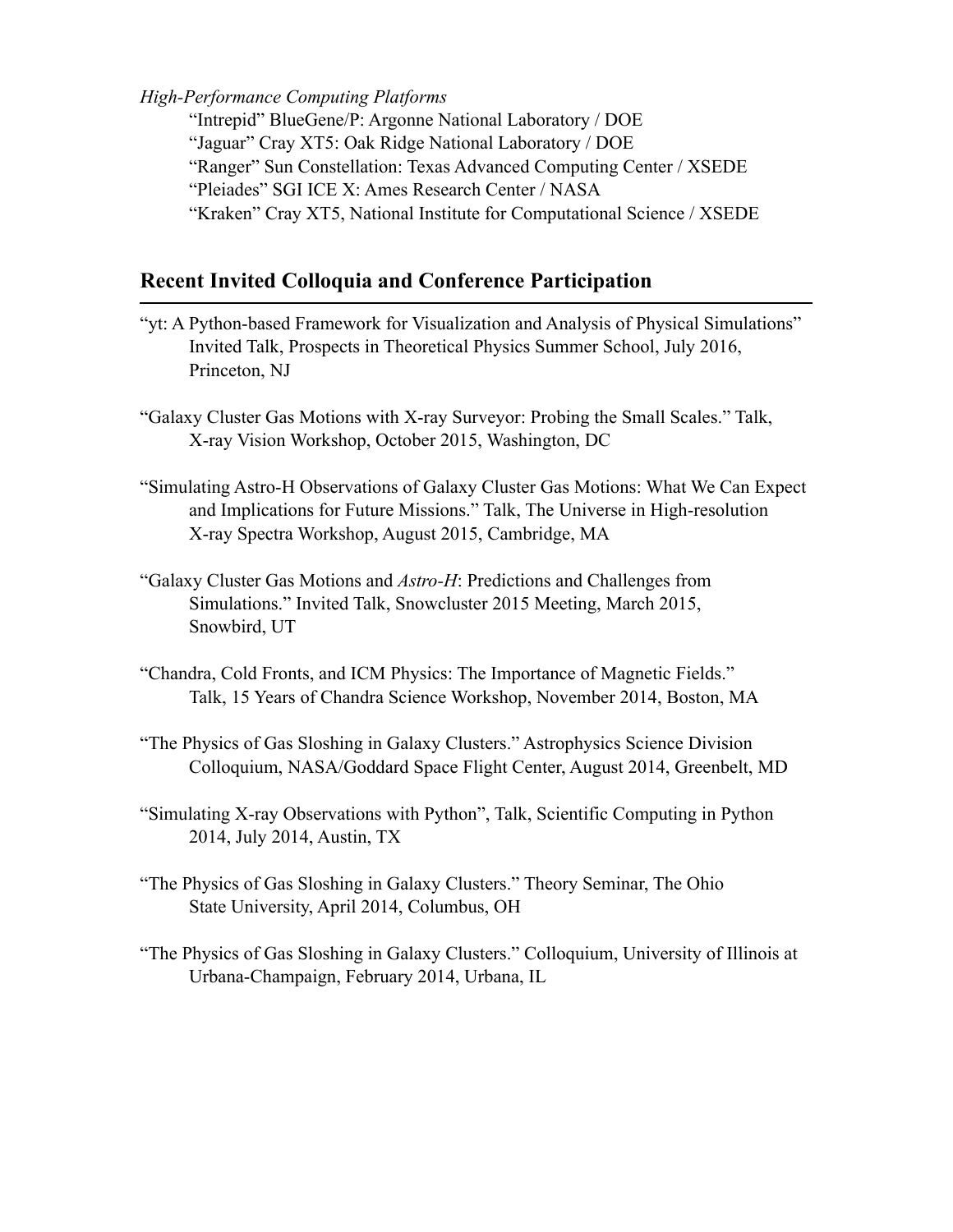### **Publications**

*Journal articles (refereed and submitted)* 

- **ZuHone, J.,** & Roediger, E., "Cold Fronts: Probes of Plasma Astrophysics in Galaxy Clusters." 2016, Journal of Plasma Physics, 82, 535820301
- **ZuHone, J.A.,** Miller, E.D, Simionescu, A., & Bautz, M.W., "Simulating Astro-H Observations of Sloshing Gas Motions in the Cores of Galaxy Clusters." 2016, ApJ, 821, 6
- **ZuHone, J.,** Markevitch, M., & Zhuravleva, I., "Mapping the Gas Turbulence in the Coma Cluster: Predictions for Astro-H." 2016, ApJ, 817, 110
- Werner, N., **ZuHone, J.A.,** Zhuravleva, I., Ichinohe, Y., Simionescu, A., Allen, S.W., Markevitch, M., Fabian, A.C., Keshet, U., Roediger, E., Ruszkowski, M., & Sanders, J.S., "Deep *Chandra* Observation and Numerical Studies of the Nearest Cluster Cold Front in the Sky." 2016, MNRAS, 455, 846
- McDonald, M., McNamara, B. R., van Weeren, R. J., Applegate, D. E., Bayliss, M., Bautz, M. W., Benson, B. A., Carlstrom, J. E., Bleem, L. E., Chatzikos, M., Edge, A. C., Fabian, A. C., Garmire, G. P., Hlavacek-Larrondo, J., Jones-Forman, C., Mantz, A. B., Miller, E. D., Stalder, B., Veilleux, S., & **ZuHone, J.A.**, "Deep *Chandra*, *HST-COS*, and *Megacam* Observations of the Phoenix Cluster: Extreme Star Formation and AGN Feedback on Hundred Kiloparsec Scales." 2015, ApJ, 811, 111
- **ZuHone, J.**, Brunetti, G., Giacintucci, S., & Markevitch, M. "Secondary Models for Radio Mini-Halos in Galaxy Clusters with MHD Simulations of Gas Sloshing." 2015, ApJ, 801, 146
- **ZuHone, J. A.**, Kunz., M. W., Markevitch, M., Stone, J. M., & Biffi, V. "The Effect of Anisotropic Viscosity on Cold Fronts in Galaxy Clusters." 2015, ApJ, 798, 90
- Komarov, S.V., Churazov, E.M., Schekochihin, A.A., & **ZuHone, J.A.** "Suppression of Local Heat Flux in a Turbulent Magnetized Intracluster Medium." 2014, MNRAS, 440, 2
- Giacintucci, S., Markevitch, M., Brunetti, G., **ZuHone, J.**, Venturi, T., Mazzotta, P., Bourdin, H. "Mapping the Particle Acceleration in the Cool Core of the Galaxy Cluster RX J1720.1+2638." 2014, ApJ, 795, 73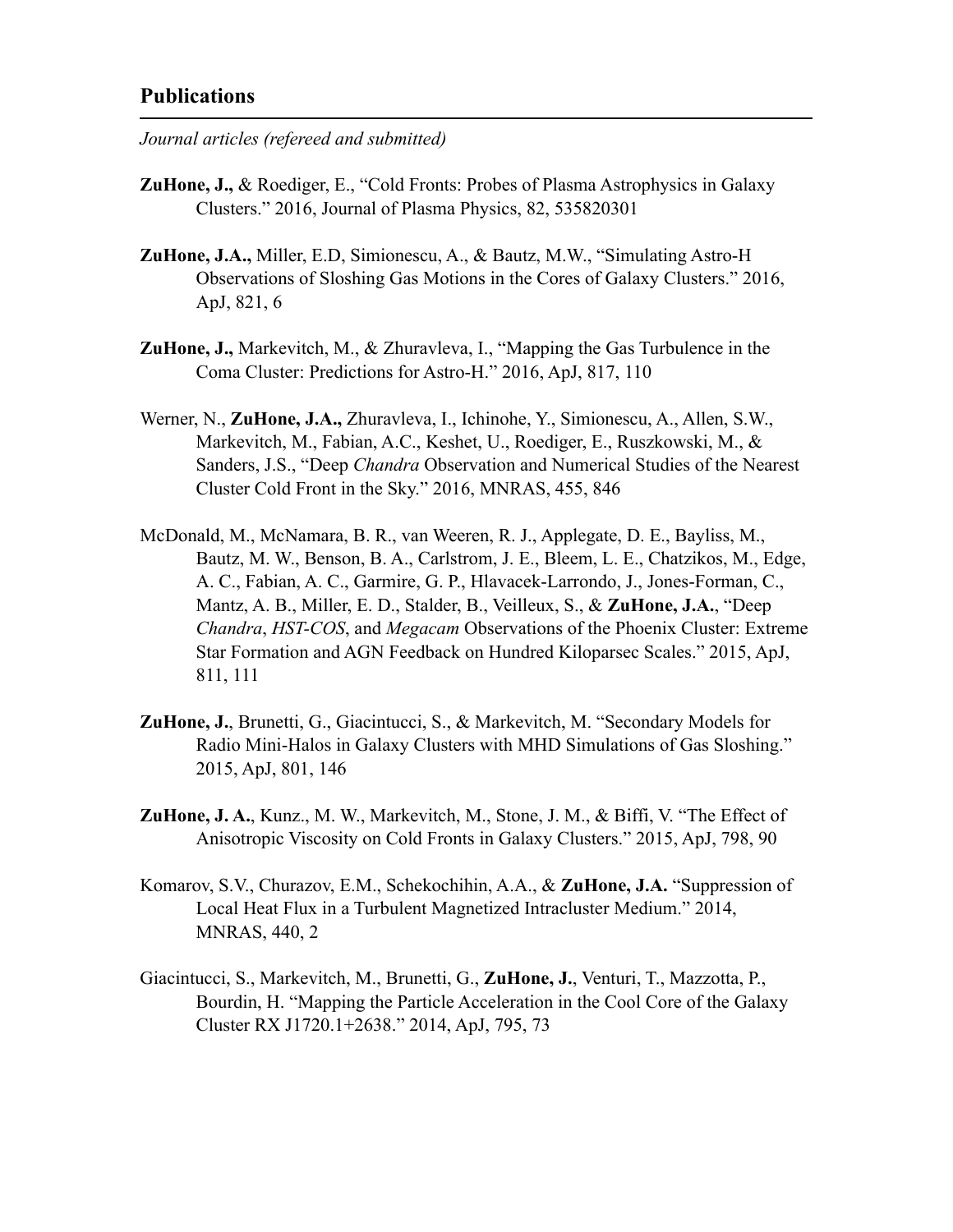- Dubey, A., Antypas, K., Calder, A. C., Daley, C., Fryxell, B., Gallagher, J. B., Lamb, D. Q., Lee, D., Olson, K., Reid, L. B., Rich, P., Ricker, P. M., Riley, K. M., Rosner, R., Siegel, A., Taylor, N. T., Weide, K., Timmes, F. X., Vladimirova, N., & **ZuHone, J.** "Evolution of FLASH, a Multiphysics Scientific Simulation Code for High Performance Computing." 2014, *International Journal of High Performance Computing Applications*, 28, 2
- Lal, D. V., Kraft, R. P., Randall, S. W., Forman, W. R., Nulsen, P. E. J., Roediger, E., **ZuHone, J. A.**, Hardcastle, M. J., Jones, C., & Croston, J. H. "Gas Sloshing and Radio Galaxy Dynamics in the Core of the 3C449 Group." 2013, ApJ, 764, 83
- **ZuHone, J. A.**, Markevitch, M., Brunetti, G., & Giacintucci, S. "Turbulence and Radio Mini-halos in the Sloshing Cores of Galaxy Clusters." 2013, ApJ, 762, 78
- **ZuHone, J. A.**, Markevitch, M., Ruszkowski, M., & Lee, D. "Cold Fronts and Gas Sloshing in Galaxy Clusters with Anisotropic Thermal Conduction." 2013, ApJ, 762, 69
- Dubey, A., Daley, C., **ZuHone, J.**, Ricker, P., Weide, K., & Graziani, C. "Imposing a Lagrangian Particle Framework on an Eulerian Hydrodynamics Infrastructure in FLASH." 2012, ApJS, 201, 27
- Johnson, R. E., **ZuHone, J. A.**, Jones, C., Forman, W., & Markevitch, M. "Sloshing Gas in the Core of the Most Luminous Galaxy Cluster RXJ 1347.5-1145." 2012, ApJ, 751, 95
- Roediger, E., & **ZuHone, J. A.** "Fast Simulations of Gas Sloshing and Cold Front Formation." 2012, MNRAS, 419, 1338
- **ZuHone, J. A.**, Markevitch, M., & Lee, D. "Sloshing of the Magnetized Cool Gas in the Cores of Galaxy Clusters." 2011, ApJ, 743, 16
- **ZuHone, J. A.** "A Parameter Space Exploration of Galaxy Cluster Mergers I: Gas Mixing and the Generation of Cluster Entropy." 2011, ApJ, 728, 54
- **ZuHone, J. A.**, Markevitch, M., & Johnson, R. E. "Stirring Up the Pot: Can Cooling Flows In Galaxy Clusters Be Quenched By Gas Sloshing?" 2010, ApJ, 717, 908
- **ZuHone, J. A.**, Ricker, P. M., Lamb, D. Q., & Yang, H. Y. "A Line-Of-Sight Galaxy Cluster Collision: Simulated X-Ray Observations." 2009, ApJ, 699, 1004
- **ZuHone, J. A.**, Lamb, D. Q., & Ricker, P. M. "Rings of Dark Matter in Collisions Between Clusters of Galaxies." 2009, ApJ, 696, 694